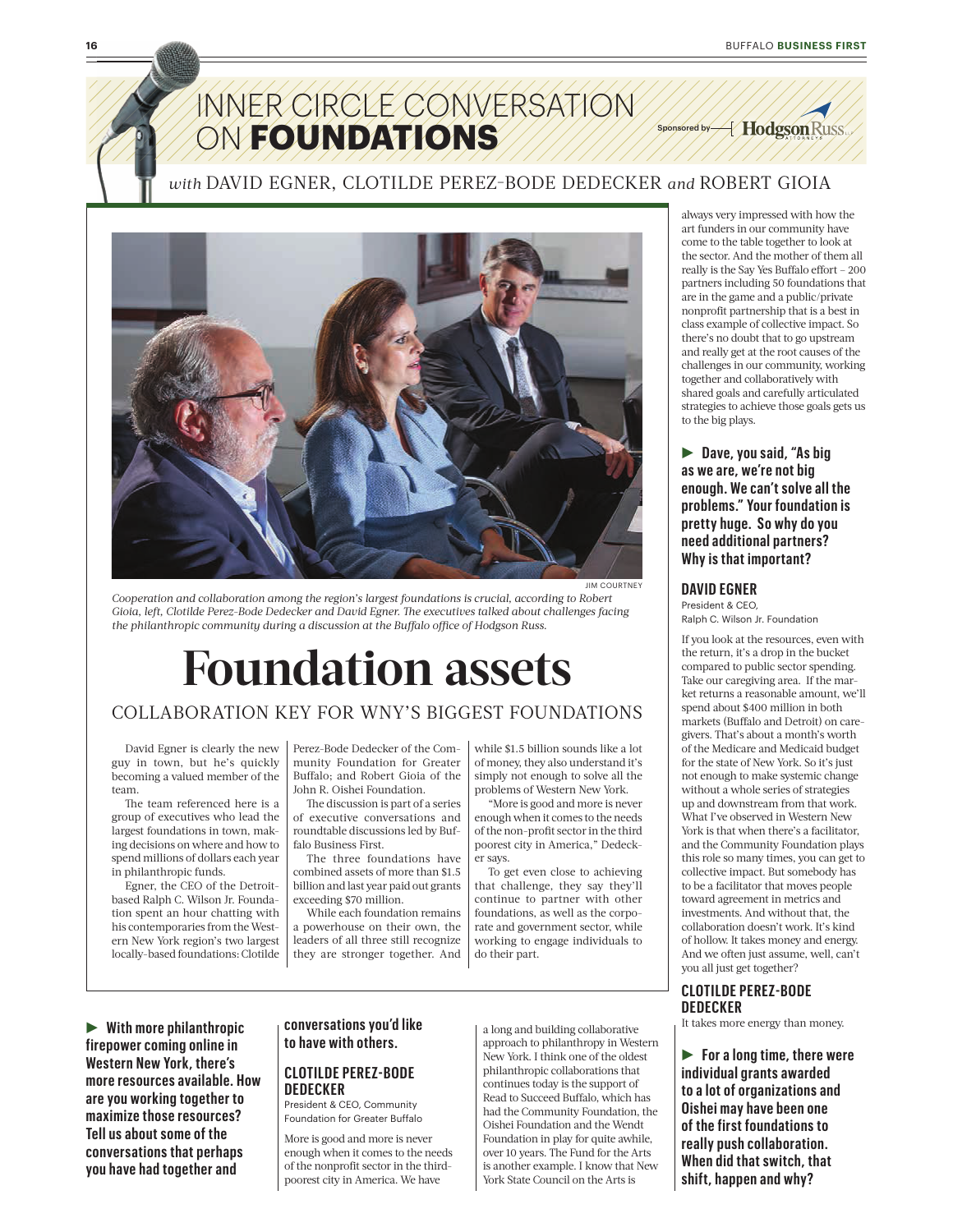# A **CONVERSATION** ON FOUNDATIONS Sponsored by A Hodgson Russ

#### **ROBERT GIOIA**

President, John R. Oishei Foundation

I want to back up to your question of how are we collectively chatting and communicating. Some of it's very structured; some of it's very casual. Our conversations are very open and they have to be open. What we did recently, the Oishei Foundation started a quarterly dinner with trustees from maybe 10 or 12 foundations. No staff, no hired guns were there. It's the trustees get together and really talk about what the issues are locally and how might this giving community be supportive of that. Let me now fast-forward to what your recent question was. Informally, wasn't it Ann Monroe who had the "rolling scones" years ago?

#### **CLOTILDE PEREZ-BODE DEDECKER**

That was me. When I started in this role as president of the Community Foundation, I thought it would really be helpful to meet with my peers on a regular basis, an open agenda. We decided collectively that we wouldn't have an agenda; we'd go around the table and talk about what's keeping you up at night. So we did that for probably the first six years of my presidency at the foundation and then other, more formal structures have taken shape. But it was just an

#### <sup>R</sup>**CLOSER LOOK** AT THE SERIES

The conversation with David Egner, Clotilde Perez-Bode Dedecker and Robert Gioia is part of an ongoing series of discussions with business leaders. Throughout the year, decision-makers from diverse Western New York industries meet for discussions moderated by Business First journalists.

Excerpts from the conversation are published after the event. Upcoming topics include Venture capital, startup and entrepreneurial

community; Banking and Transportation and logistics. The discussions, sponsored by Hodgson Russ LLP, are held at the law firm's<br>Pearl Street offices in Buffalo.

> million-dollar gift for technology for most of these schools that were really lacking in technology. And then what morphed into that was a scholarship program that continues today. We need to do more of that, but we also need to really be able to do one-offs as well and basically work with other organizations and especially with the new kids on the block – whether it be Cullen or whether it be Wilson – to educate them as to what we think are the needs of the community. They will probably agree in some areas and may have other ideas, as well.

**Robert, you've said a lot in the past about the importance of foundations not being the sole source and the only funder, stressing the importance of government** 

open conversation for foundation **ROBERT GIOIA** At that time we considered a multi-

#### **ROBERT GIOIA**

presidents.

So it really began with Tom Baker and I think Tom deserves a ton of credit here. And it was with the private high schools, 16 of them, and everyone was coming in with a request and he said "wait a minute." He said "we can't answer 16 requests." You all have to come together, and that's what started BISSNET, which has now been morphed into EDCO. And the other one was Fund for the Arts. Tom brought many of the funders, the art organizations, together. I think you were on the Oishei Foundation at the time.

#### **CLOTILDE PEREZ-BODE DEDECKER**

I was the representative for Fund for the Arts and Oishei at the time, yes. We recycle.

**and the private sector in continuing to help try to solve some community issues.** 

#### **ROBERT GIOIA**

We try to utilize our funding to be either the spark or the catalyst to try and facilitate other funding. Just like yesterday when the governor came in and said, "I'm going to give a \$1.2 million challenge grant to Buffalo carousel." We can't do it all. I think David said it properly. I mean, look at the social services budget for Erie County. We can't even touch that and yet we know the needs. And look at the needs we still have in the community. How can we complement that? My chairman continually reminds me that we cannot replace or supplant public dollars. And in some cases we are insisting that the public participate, as well, very much like with the Fund for the Arts, which was started and then ramped up when they had the red-green budgets.

#### **CLOTILDE PEREZ-BODE DEDECKER**

To your point, our total foundation reach, as reported by you, I believe, is \$1.9 billion in the eight counties of Western New York. That yields, in 2015 I think, it was \$115 million. When you look at the 5,000 nonprofits in the eight counties of

### Foundations Are Built on Trust



For nearly 200 years, Hodgson Russ has worked with a variety of organizations that strive to make our community a better place.

Foundations and non-profits trust us as their legal partner and we trust them to ensure a brighter future for all citizens. We counsel on:

- Self-dealing
- Excise taxes
- Dia Minimum distributions
- Excess business holdings
- Federal and state tax issues

Learn more at hodgsonruss.com.

The Guaranty Building, 140 Pearl Street, Suite 100 | Buffalo, New York 14202-4040 | 716.856.4000 | hodgsonruss.com *Albany Buffalo New York Palm Beach Saratoga Springs Toronto*

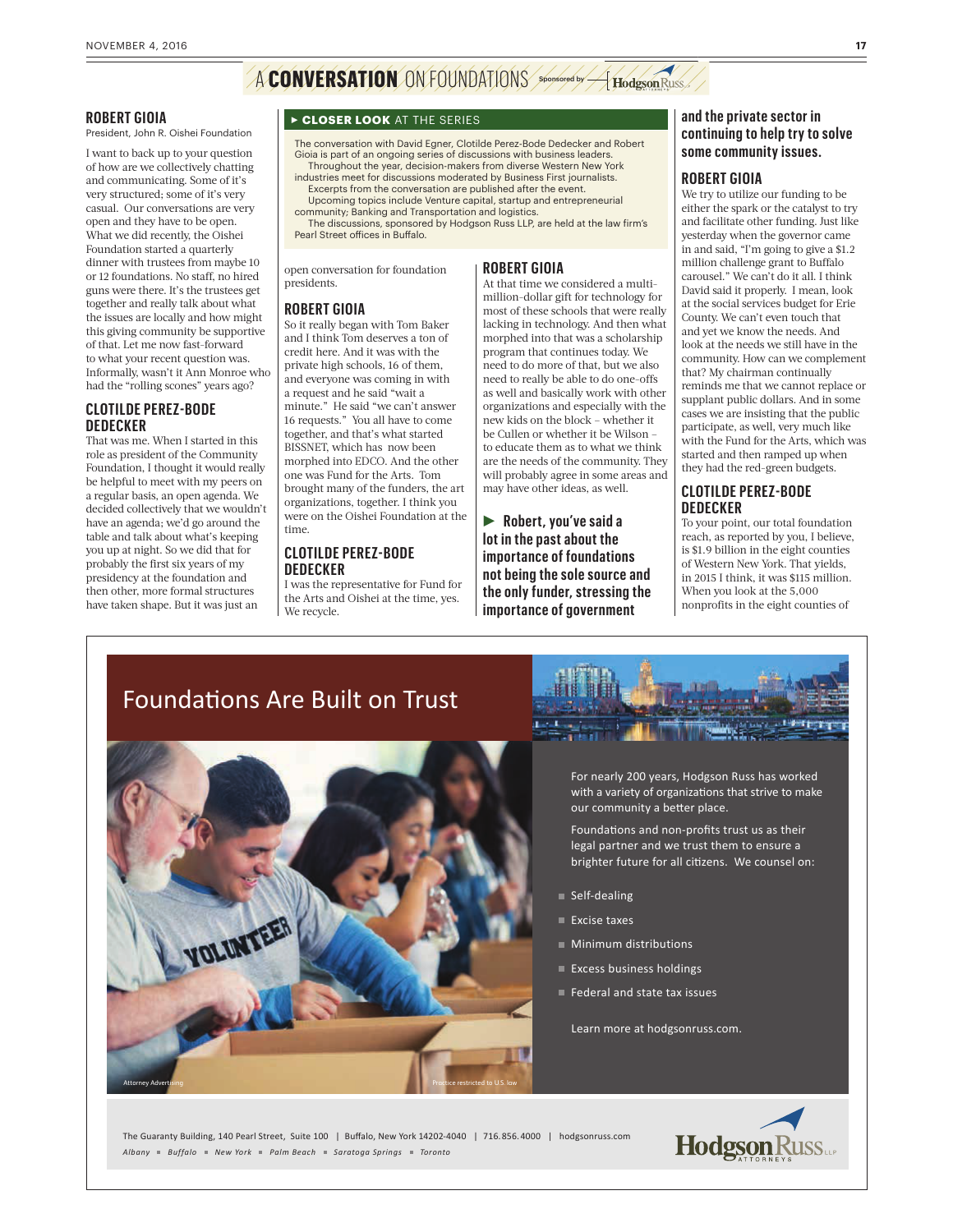# A **CONVERSATION** ON FOUNDATIONS Sponsored by A Hodgson Russ

Western New York, the revenue for those nonprofits is \$7.4 billion. The challenge for each foundation is to find the right balance of how you're going to allocate your very precious, limited but most flexible resources upstream, getting at these systemic issues through powerful collective impact approaches that take a long time and a lot of energy. How are you going to support strong programs that are downstream dealing effectively with the challenges?

#### **ROBERT GIOIA**

I think balance is the right tone that we all have to take. There's going to be times where you have to hold your nose and just help them out where they really got themselves into trouble. Most of us want to have outcomes and have measurable outcomes, but sometimes they're dying and they're serving a need in the community and they need some adult supervision. We have to provide that.

**Fig. 3** The assistance that you **provide in the community goes way beyond just writing a check. Tell us more about your role in bringing forth these types of initiatives.**

#### **CLOTILDE PEREZ-BODE DEDECKER**

Charity Strong is a new program we just announced two weeks ago that is building a bridge between those that want to serve and non-profits that are looking for board leadership. It also offers easily accessible portal to best practices, tools and documents related to governance. So actually, all three of our foundations are funding that effort. It came out of the Attorney General's Committee on Nonprofit Excellence. Which yielded the Nonprofit Revitalization Act for New York State and recommendation for Charity Strong. So here's a tool that really helps build the capacity of the nonprofit sector. You show me a strong, engaged board and I will show you an effective mission at play. Our mission is to connect people, ideas and resources. Partnerships are at the core of what we do and convening coalitions and brokering partnerships and leveraging resources are unique spaces for a community foundation that is firing at all fronts. This year we've got over \$6 million in new funding brought in from federal and national philanthropy. They're looking for powerful coalitions of local stakeholders moving agendas. So our role is to wave the flag and to say, look, we're doing the work here in Buffalo, we're getting outcomes and we would absolutely welcome your partnership in this effort. I would also ask (Robert) to talk about Oishei's program.

#### **ROBERT GIOIA**

Paul Hogan came up with the idea.



*A newcomer to the local philanthropic scene, David Egner said the Ralph C. Wilson Jr. Foundation plans to take an active role in the region.* 

He said, "We're meeting a lot of young people within the nonprofit sector. We really should try to get some of them together." I said, "Paul, how would you do it?" Let's get 20 of them and spend a night away at Beaver Hollow, no agenda. Actually it's now 120 leaders that get together. They just get together and talk about stuff. It has been extremely helpful. Some initiatives have come out of it. I can't tell you the number of applications or requests for proposals for development directors that are out there. But it helps to try and connect to other organizations.

#### **P** Dave, what is the **responsibility of a foundation like yours beyond writing a check?**

#### **DAVID EGNER**

My old boss used to run the Kellogg Foundation. At the time, he was the longest-tenured CEO of a large foundation in the world. And I said to him on the first day, "What do I need to know to be successful in this business." And as an old fruit farmer in the local vernacular, he said, "Well, first thing you need to know is we don't do nothing." And what he really meant by that was you could have strong organizations on the ground and we're in privileged positions. So in many respects, our role is to strengthen and to connect and broker for and represent those institutions in that way, because in the final analysis, we're making investments into those people who are running those institutions. So you have to be strategic, since you really don't have any money and you've got to be really cautious in how you gather people together because if it's all because of you, when you stop writing the checks, the program will die. It's always encouraging to hear from colleagues in Western New York because they have been ahead of this curve for a long time.

#### **CLOTILDE PEREZ-BODE DEDECKER**

To a degree, we can influence the use of our tax dollars because we live in a democracy and government is us, we sometimes forget that. So to the degree that our relatively small pots of very flexible funding can fill in the gaps and influence and direct and inform the public sector funding, now we're really punching above our weight. We are very fortunate in this community that I would say at the city, county, the state and the federal level, government has had an awakening in terms of the power of philanthropy.

#### **DAVID EGNER**

The thought from this office was to find intersections where there's common interest between the public sector and the philanthropic sector, and it worked in a terrific way, especially in the earlier childhood spaces, with tremendous outputs in Michigan. But we were very, very cautious to make sure this was owned by foundations. So we set it up in the Council of Michigan Foundations, the association that was there. But they were on the governor's cabinet, so it was this kind of quasi-public/ private office, and that worked beautifully. This is a challenge is as we move forward with government trying to redefine its role in what is a time of decreasing revenues coming in, particularly into your cities. At the same time, you've got a change in the private sector. More and more companies are becoming international in their approach and national in their approach and not local. So what's the changing role of philanthropy in this evolving market? I think that's a question we're still trying to answer.

**EXECUTE:** What's missing? What's **lacking in the community that we really need to build up to make the nonprofit community stronger?**

#### **DAVID EGNER**

You have to start with data. And we're in a world now that's dealing data streams, not data points. And we don't have the institution that is every day getting up thinking about data, data interpretation. And we don't have the expertise in the nonprofit sector facilitating how that data should be used, agreeing on what outputs should be and then coaching folks for how to use it.

### ▶ How do we get there?

#### **DAVID EGNER**

We are starting to think about that. We haven't had those conversations quite as deeply as we need to yet. We took a group of Michigan nonprofit intermediaries, to Cincinnati last week to look at Strive Together and two other projects in Cincinnati. Strive Together is the original collective-impact organization and what we wanted to talk to them about was their data product. We want to replicate that with our partners here at the right time.

**Figure 1** There were some efforts **in the past, and maybe the two of you recall, with UB in collecting data on the sector.**

#### **CLOTILDE PEREZ-BODE DEDECKER**

When I was at the county, we flew to Fairfax County, Va., They have this amazing, robust key indicators data system where all the nonprofits plug in and you can actually see at the macro level where the needs are being met or not in a community. So there was a lot of interest and it just, actually fell down at the feet of lack of funding. It's not cheap. And then years later we came around again and it was the United Way and the Oishei Foundation, Community Foundation again with UB. And we looked at doing it with UB, and again, it died at the feet of funding needs. So I don't think there's been any lack of appetite or lack of recognition of the importance of that, but it does take more money than we've had because I'm a firm believer of where there's a will, there's a way.

#### **ROBERT GIOIA**

You can't start it and get back to it. It's a constant, constant updating, and in our world of philanthropy and the challenge of you want an outcome. It's difficult to measure an outcome over a couple years when you're collecting data. But what it starts to do is create trends and starts to focus people, especially in the philanthropic, especially in the nonprofit world, on what they really need to focus on. You can't hide from data. So the real challenge will be the commitment to it and continued longtime commitment to it because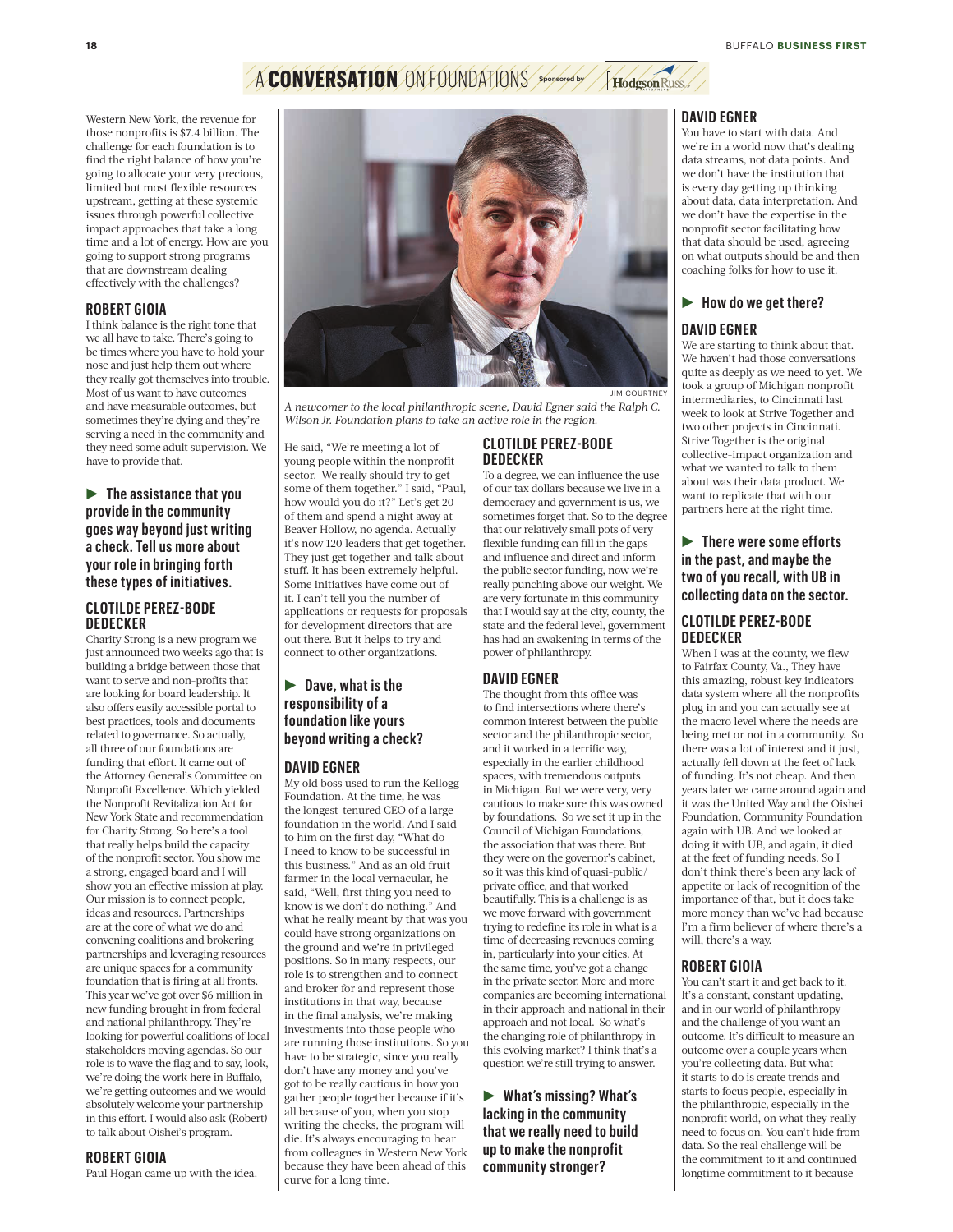# A **CONVERSATION** ON FOUNDATIONS Sponsored by A Hodgson Russ

you're not going to see a change in a couple years. But eventually, once it's in place, then the difference can be profound.

#### **DAVID EGNER**

Our early observation is that the sole notion of a central warehouse of data doesn't work. It's a shift in thinking because we used to think if we have one place to go or call, we can get all our data problems solved. Doesn't work that way. So Charity Strong is just as important on this issue of data and making sure that as they train board members, this data piece comes into play and time as the market continues to change.

#### **CLOTILDE PEREZ-BODE DEDECKER**

If you are the board member of a widget factory, you need to understand the widget market so that you can position your product competitively – highest yield, lowest cost – because your bottom line is profit. And that concept applies to every board in every sector. So depending on your mission, you need to understand that industry, that market, to be able to be strategic within the forces that play in that market. That is the core of the job description of a board member. It has to be a person that has the capacity to continuously learn, analyze and synthesize. Those are the competencies a board member needs.

#### **DAVID EGNER**

The other missing piece in this data puzzle is civic engagement. And both Robert and Clotilde started to touch on that through the brokering roles they played.

#### **CLOTILDE PEREZ-BODE DEDECKER**

If you get this piece right or better, you increase your relevance as an organization and that creates a virtuous cycle of attracting additional resources to further advance your mission. So once you increase your relevance in terms of effectiveness and impact, the next piece I think nonprofits really need in our community is the fundraising capacity. And I would actually recast that as a relationship-building capacity. When you look at the Giving USA report, you see that in terms of non-government charitable giving to the nonprofit sector, you have 3 to 5 percent, depending on the year. Corporate giving, you have 12 to 15 percent, depending on the markets coming from foundations. The rest comes from individuals. The foundations simply do not have sufficient capital to be the answer to that \$7.4 billion in annual revenues for the nonprofit sector.

**Falk about what kind of initiatives could be game** 



*Clotilde Perez-Bode Dedecker said workforce development is a priority for the Community Foundation for Greater Buffalo.* 

#### **changers for this region. CLOTILDE PEREZ-BODE DEDECKER**

There's nothing in the history of this community that is going to touch the future the way that Say Yes will touch the future. Not only is it an unprecedented public/private sector coalition, 200 partners, but it's getting results and outcomes.

#### **DAVID EGNER**

Their collaborative spells out exactly what I was pointing to in data. So it's data driven. It's got civic engagement at all levels. And something I've never seen in an effort supported heavily by philanthropy: You talk to anybody in this town about Say Yes and they're all positive and in full agreement on its outputs. I've never seen that before.

#### **CLOTILDE PEREZ-BODE DEDECKER**

We've never seen it, either. This is new. This is really transformational. I take an interview a week from some national research university to better understand the Say Yes phenomenon because it is a phenomenon and our public sector leaders need to be recognized for coming to the table. The state Board of Regents, the elected officials at the county level. The city has been a champion for the work. The Buffalo Public Schools, the teachers' unions. We have an outstanding superintendent right now, Dr. Kriner Cash, who is all in and gets the power of partnerships. That hasn't always been the case.

#### **ROBERT GIOIA**

And it was not easy getting started but certainly is well worth it. I would say we talk about cradle to career and you talk about early childhood and you talk about Say Yes. The other game changer is we have to figure out is workforce development. **CLOTILDE PEREZ-BODE DEDECKER**

And the good news is, we're on it.

#### **ROBERT GIOIA**

We have 21 colleges and universities within Western New York, so we have the higher education connectivity. We're finding some real support and connectivity around the public school system in the middle grades and we need to really shore up the early childhood because the earlier you start, the quicker the outcome and the better the outcome.

#### **CLOTILDE PEREZ-BODE DEDECKER**

 And it's really working across that continuum that Robert just articulated. The foundations and the Buffalo Niagara partnership have come together to convene a coalition around workforce development because we currently don't have a strong system for workforce. We are beginning to develop prototyping approaches to aligning all of the assets that we have to address the gaps and get the employers what they need. And it has to start with employers defining what they need in terms of specific skills, so we can work backward from there and align the assets and resources that we have to deliver on that for the un- and underemployed.

#### **ROBERT GIOIA**

I've just got to pitch Bill Strickland. He went to the community, asked the community leaders, business leaders, "What do you need?" and he created the infrastructure. Eighty-three percent of the folks that go through – and these people were on welfare – are working at over \$40,000 a year within nine months. You go to the county executive, "OK, I'm going to take 50 welfare people off your payroll a year and at least 20 kids. That's got to be multimilliondollar savings to you." And to try and get WIB (Workforce Investment Board) to help, it's impossible. So you have tremendous resources. It just has to be better directed.

#### **CLOTILDE PEREZ-BODE DEDECKER**

And WIB is at the table, in fairness. as a very engaged partner in this workforce coalition space. It does take coming to the table collectively to look at how can we do things differently to get better results. And again, I will have to say that I've yet to get a "no" when I go to the key stakeholders to say, "Would you come and help us co-create solutions.?" I stand in reverence of our public sector because of their willingness to come to the table and be part of the solution.

#### **Sounds like you don't exactly agree on what's working and what's not.**

#### **ROBERT GIOIA**

WIB is not the issue. My opinion with Workforce Investment Board is the regulations that just absolutely stymie. I mean, you walk in with a book of regulations like this and you say, "You have to be kidding me."

#### **CLOTILDE PEREZ-BODE DEDECKER**

The federal funding streams come very regulated and they're not very flexible.

#### **ROBERT GIOIA**

It travels from one department to another department to another and another and we have to break through all that. And that's going to take some creative and some gut wrenching. And the county executive wants to try and be helpful here because he controls what is regulated by others.

#### **DAVID EGNER**

No matter where you sit in this country, from the federal level to the city level, the workforce system is the most fragmented system that the public sector pushes forward because of the years of siloed efforts. It's a mess.

R **We hear so much about social service initiatives. On the workforce side of things, though, you don't hear as many initiatives.**

#### **CLOTILDE PEREZ-BODE DEDECKER**

We can talk poverty all we want, but at the end of the day you need to be able to read, write, do math to get a job. So poverty is a financial state that you can't meet your basic needs, and to the degree that you can get an education and/or get the right training to get a job to earn family sustaining wages, you move out of poverty. So not to oversimplify the issue, but we can't sit there awed by the size and scale of the challenge. You've got to step forward and